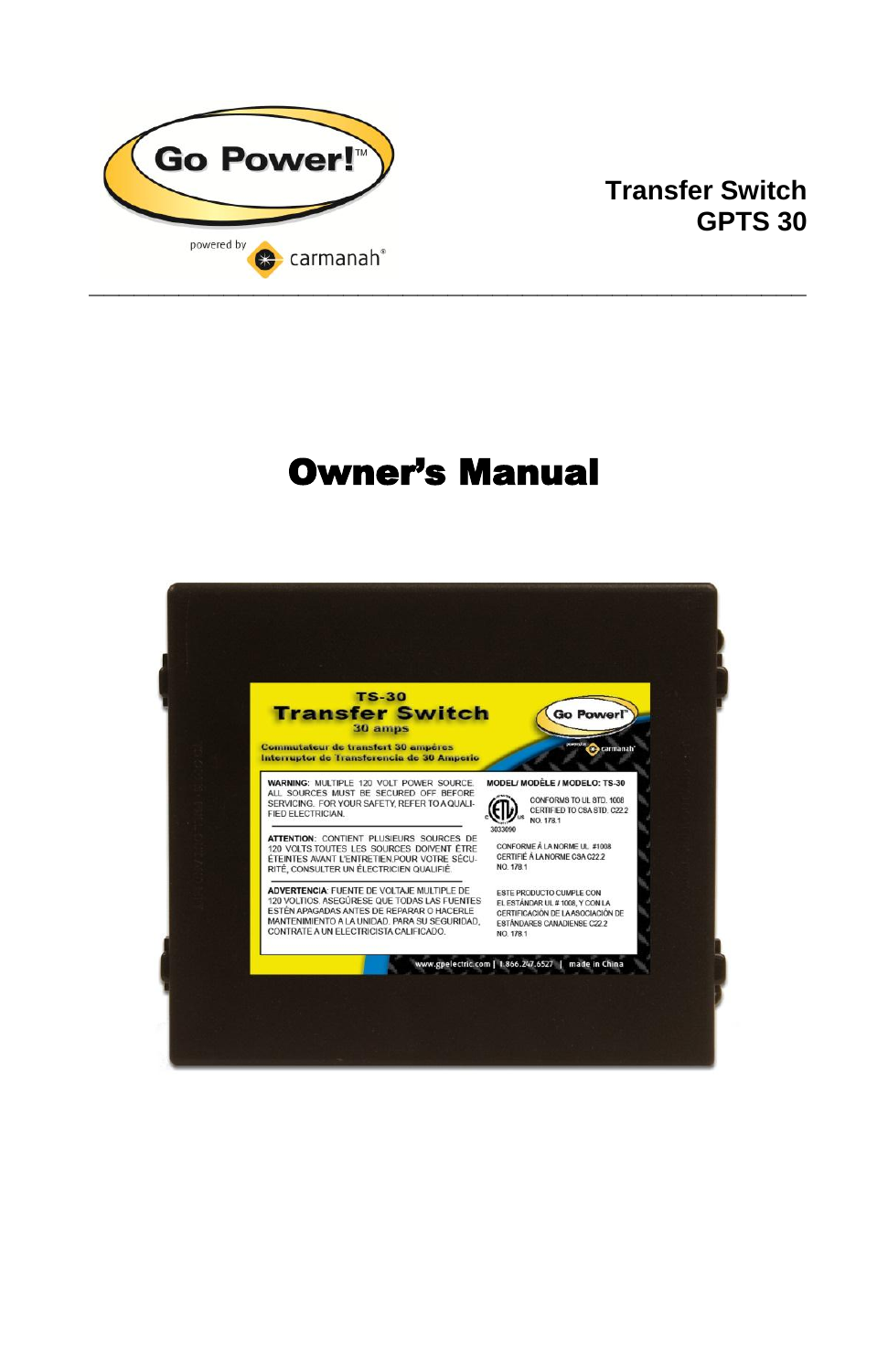# **Table of Contents**

| Introduction               | 2  |
|----------------------------|----|
| Installation               | 3  |
| <b>Operational Testing</b> | 7  |
| Troubleshooting            | 8  |
| <b>Hi-Pot Testing</b>      | 9  |
| <b>Generator Note</b>      | 10 |
| <b>Medical Appliances</b>  | 10 |
| Caution                    | 10 |
| Warranty                   | 11 |

\_\_\_\_\_\_\_\_\_\_\_\_\_\_\_\_\_\_\_\_\_\_\_\_\_\_\_\_\_\_\_\_\_\_\_\_\_\_\_\_\_\_\_\_\_\_\_\_\_\_\_\_\_\_\_\_\_\_\_

### **1. Introduction**

The Go Power! Transfer Switch-30 amp (TS-30) provides automatic power switching between two separate 120 volt AC input sources, including power cords, onboard generators, or onboard inverters. The TS-30 will sense the presence of available power supplies and automatically select the proper one.

The TS-30 can be installed at the electrical entry of the RV on the line side of the main distribution panel, or it can be installed on the load side of the panel between the main panel and a sub panel, allowing switching for either the entire electrical load or only designated circuits.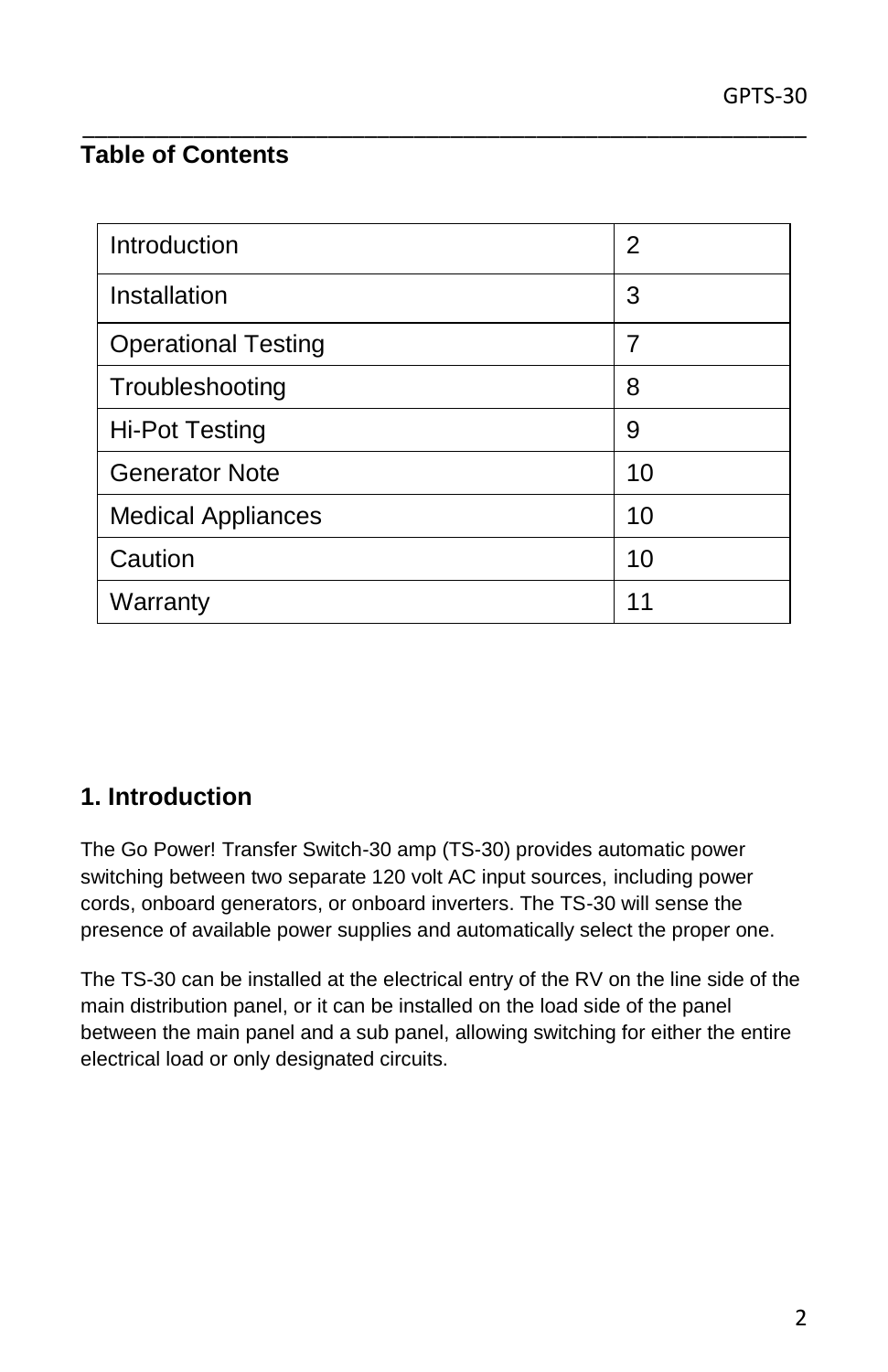#### \_\_\_\_\_\_\_\_\_\_\_\_\_\_\_\_\_\_\_\_\_\_\_\_\_\_\_\_\_\_\_\_\_\_\_\_\_\_\_\_\_\_\_\_\_\_\_\_\_\_\_\_\_\_\_\_\_\_\_ **2. Installation READ AND FOLLOW ALL SAFETY INSTRUCTIONS**

### **2.1 Disconnect Power**

Make sure the generator is off, the external power cord is unplugged, and the inverter, if any, is shut off.

# **2.2 Mounting Location**

The TS-30 mounting location may be on any interior surface where the unit will be out of direct weather. The chosen location must be accessible after installation is complete to facilitate future servicing. If possible, mount the TS-30 near the power cord entry or the location of the generator output. Typical locations include under counter cabinets, below closet compartments, inside the bed pedestal or cabinets, overhead cabinets, under-floor storage compartments accessed from the vehicle exterior, etc.

> **CAUTION:** To prevent exposure to foreign contaminants, do not mount the transfer switch in an engine compartment under kitchen sink drains or water pipes within the battery compartment or any compartment designed for storage of flammable liquids such as gasoline.

### **2.3 Electrical Preparation**

Any numbered knockout on the TS-30 can be used for installation. Choose a knockout that will facilitate installation and service within the selected mounting area.

### **2.4 Mounting**

Mount the TS-30 with screws through holes provided in bottom corners of the can. The unit should be screwed to a solid surface firmly enough to hold its weight during vehicle operation.

### **2.5 Electrical Connections**

1. Attach an 8-gauge chassis ground wire to the transfer switch ground bar. A direct access hole to the ground bar is provided through the enclosure for convenience.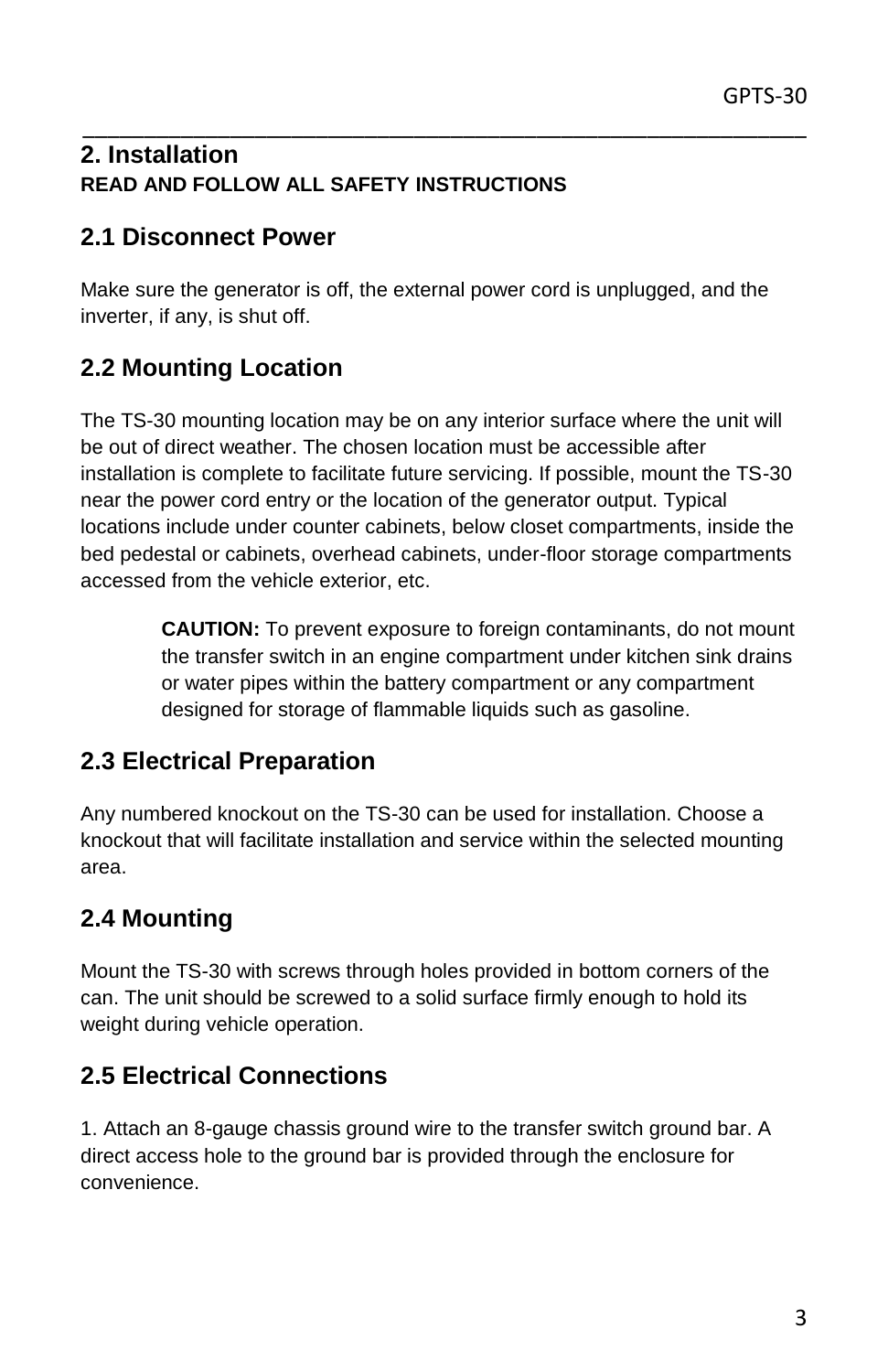\_\_\_\_\_\_\_\_\_\_\_\_\_\_\_\_\_\_\_\_\_\_\_\_\_\_\_\_\_\_\_\_\_\_\_\_\_\_\_\_\_\_\_\_\_\_\_\_\_\_\_\_\_\_\_\_\_\_\_ 2. Determine proper connections of wire conductors to electrical terminals. On 120 VAC wiring the ground wire is bare or green, the neutral wire is white, and the hot wire is black.

3. Strip the outer jacket from all of the incoming cables and strip insulation from all ends of the copper conductors. Insert cables through clamps in openings. Do not tighten cable clamps at this time.

4. Route internal ground wires around lower area of enclosure and secure to ground wires away from electrical contacts on components to avoid the possibility of electrical short-circuit.

5. Connect the ground wires to the ground bar. Tighten terminals to a minimum of 20 inch-pounds.

6. Connect the neutral (white) wire connections.

7. Connect the hot wire(s) (black).

8. To connect the wire leads, hold the wires parallel to each other so that the wire tips are even, then secure with a wire nut. Use the proper size nut. Manually tighten nuts as tightly as possible. Verify that all connections are tightened.

9. Tighten cable clamps on switch enclosure.

10. Attach lid. The lid is designed to snap on and should not open without deliberate effort.

### **2.5.1 Installation Between Power Cord and Generator (Configurations A, B)**

1. Connect the power cord leads to terminal 7 and 8 (on the narrow end of the relay); these are the normally closed (N.C.) contacts.

2. Connect the generator leads to terminals 5 and 6 (on the shoulders of the relay); these are the normally open (N.O.) contacts.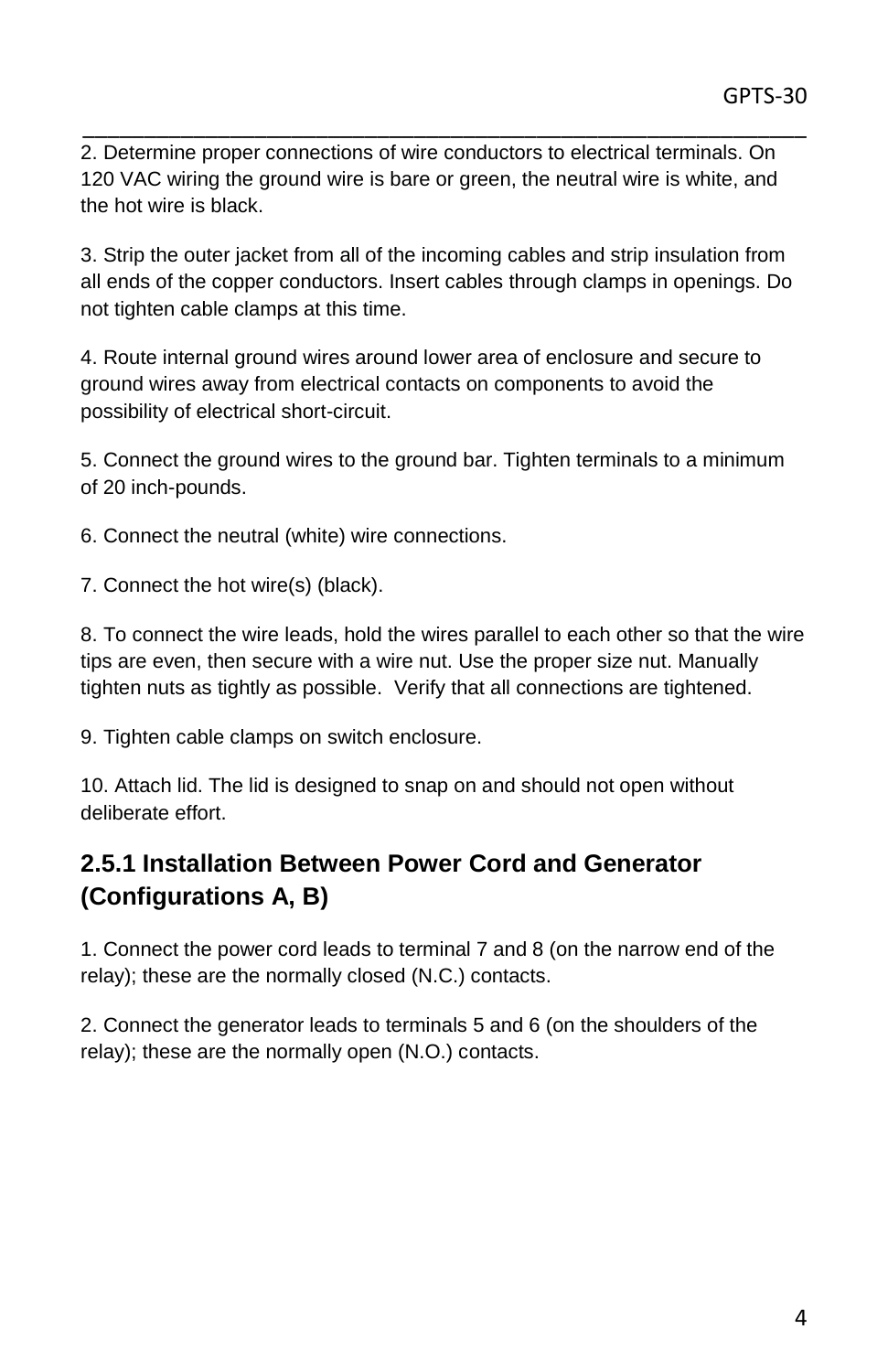3. Connect output to panel to terminals 3 and 4 (on the wide end of the relay). The TS-30 is designed with a time delay module to provide generators a brief warm-up period before supplying the load. See Diagram 1.

\_\_\_\_\_\_\_\_\_\_\_\_\_\_\_\_\_\_\_\_\_\_\_\_\_\_\_\_\_\_\_\_\_\_\_\_\_\_\_\_\_\_\_\_\_\_\_\_\_\_\_\_\_\_\_\_\_\_\_



**Diagram 1 – Typical Generator Power Cord Connection**



# **2.5.2 Installation Between Inverter and Alternating Source (Configuration C)**

1. For installation between inverter (default) and another power supply (dominant), such as the output from a prior power cord/ generator transfer switch.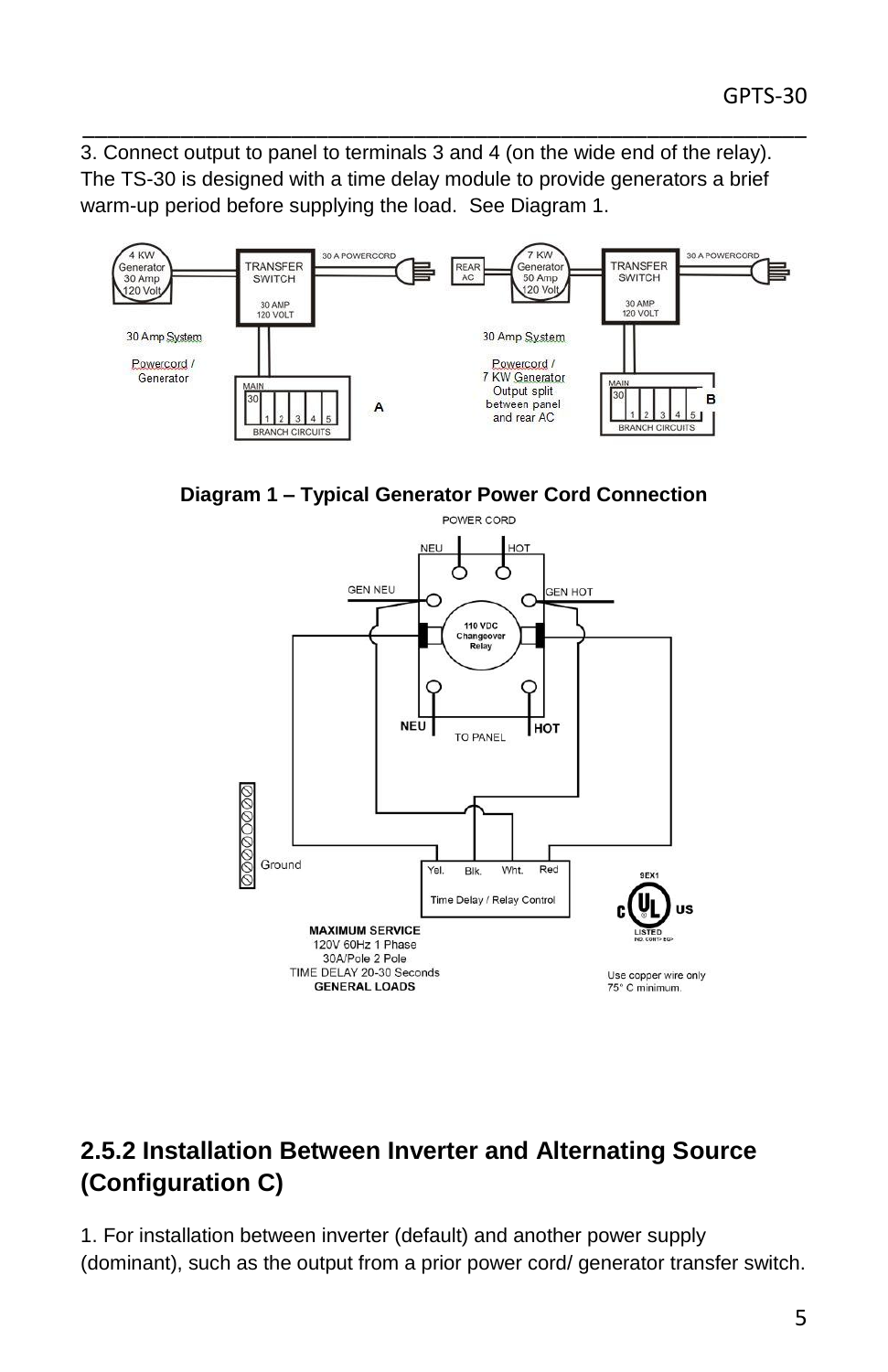These connections will allow any other supply to dominate the inverter, and the inverter output will pass through the normally closed contacts of the switch. This allows the inverter to operate only in the absence of the other power supplies, which is ideal for inverters.

\_\_\_\_\_\_\_\_\_\_\_\_\_\_\_\_\_\_\_\_\_\_\_\_\_\_\_\_\_\_\_\_\_\_\_\_\_\_\_\_\_\_\_\_\_\_\_\_\_\_\_\_\_\_\_\_\_\_\_

2. Connect the inverter to terminals 7 and 8, and connect the other power supply to 5 and 6. Output terminals always remain the same.



Diagram 2 – Typical Generator inverter / Alternate Source Connection



# **2.5.3 Installation In Hybrid System For Designated Circuits (Configuration D)**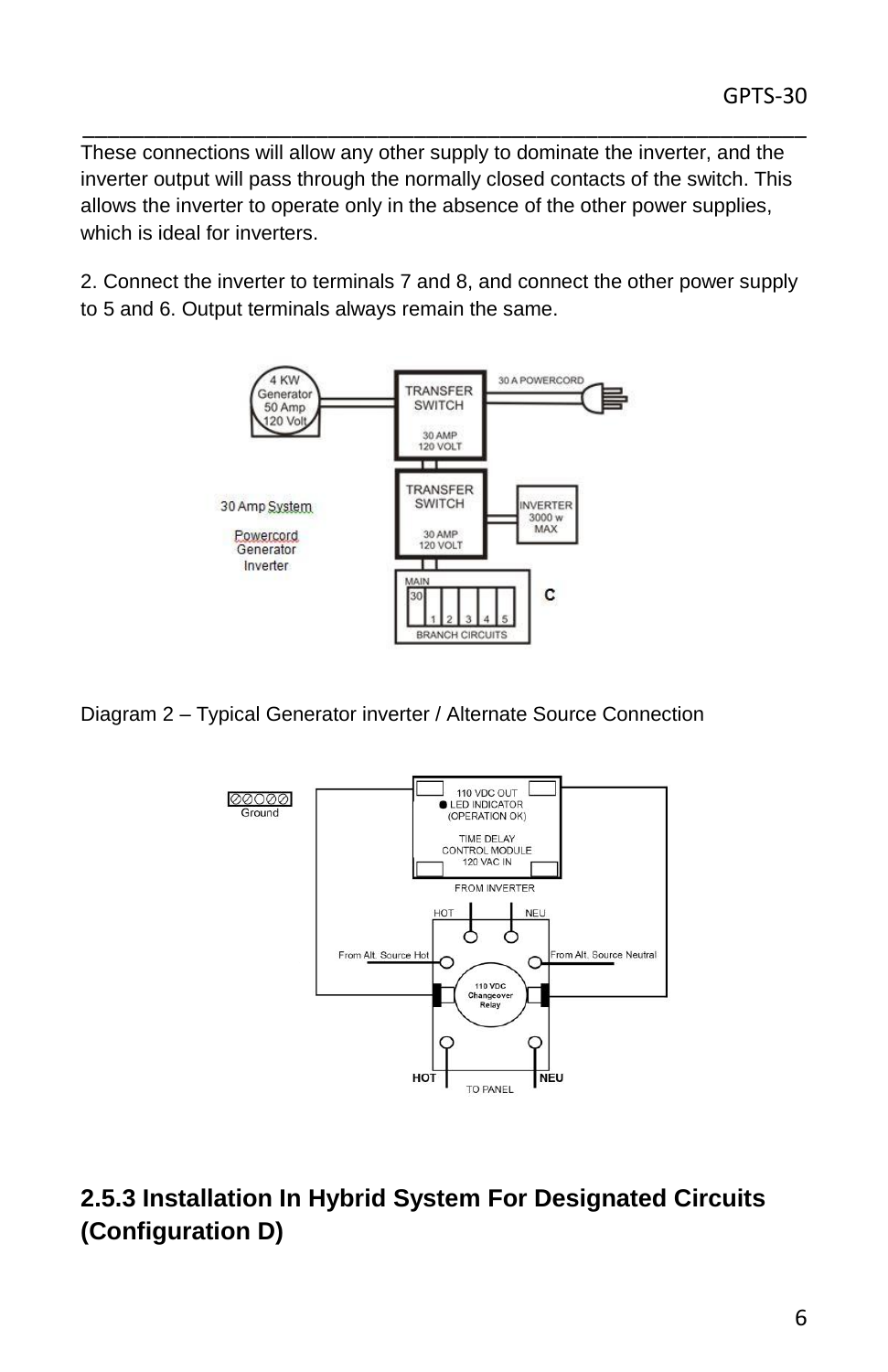

The TS-30 A can be installed between inverter (default) and a circuit panel supplied by a larger amp alternating power supply (dominant).

- 1. Connect the inverter to terminals 7 and 8.
- 2. Connect the 30-amp branch circuit to 5 and 6.

3. Connect the designated circuit panel to the output terminals.

The inverter will only supply the load in the absence of the 50 amp power supply, in which case, only the load designated to the 30 amp branch circuit is supplied. The timer delay bypass switch on the TS-30 should be in the ON position.

# **3. Operational Testing**

#### **READ AND FOLLOW ALL SAFETY INSTRUCTIONS**

1. Plug in the power cord. If the main panel circuit breakers are switched on, RV load should operate normally. Unplug the power cord.

2. Start the generator. There is a pre-programmed 20-30 second delay in the transfer switch. The delay is designed to allow the generator a brief warm-up period. When the delay completes its cycle the switch should engage and the RV load should operate normally. An audible click should sound as the switch engages.

3. Shut down the generator. As the generator winds down the switch should disengage without chatter or cycling. An audible click should sound as the switch disengages.

4. Plug in the power cord. Start the generator. After the preprogrammed delay, the switch should transfer power automatically from the power cord to the generator. Listen for the audible click as the switch transfers, as there will likely be no other indication that the switch has engaged. Shut down the generator and unplug the powercord.

5. On transfer switch arrangements with three power supplies, plug in the power cord, start the generator, and turn on the inverter. With all three supplies energized at the same time, the switch will select the generator for the primary supply choice. Shut down the generator. The switch will transfer to the power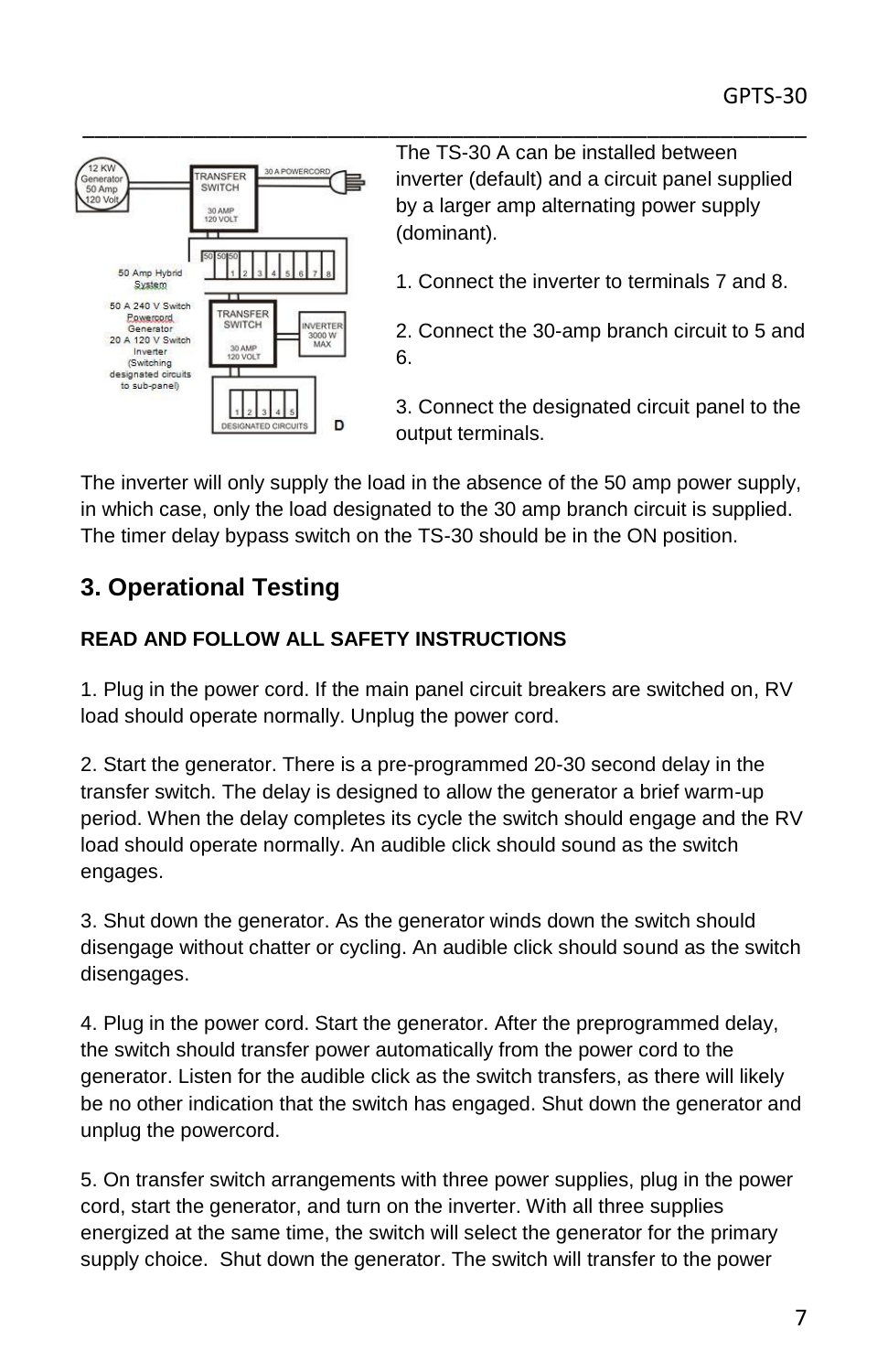cord. Unplug the power cord. The switch will transfer to the inverter. The inverter should always be connected so that it is only selected in the absence of both the other supplies.

\_\_\_\_\_\_\_\_\_\_\_\_\_\_\_\_\_\_\_\_\_\_\_\_\_\_\_\_\_\_\_\_\_\_\_\_\_\_\_\_\_\_\_\_\_\_\_\_\_\_\_\_\_\_\_\_\_\_\_

# **4. Troubleshooting**

# **4.1 Low Voltage**

Low voltage is harmful to most appliances. Contactor-based transfer switches are also affected by low voltage; if the voltage level drops far enough the contactor points will "chatter". Sustained contact chattering can cause transfer switch damage. Switches that have been damaged by chattering need to be returned to the factory for replacement.

# **4.2 General Low Voltage**

Low voltage can be caused by low voltage conditions such as an RV park with inadequate wiring for crowded camper conditions where everyone's electricity suffers (brownout). In this case a voltmeter will be helpful and will show a low voltage reading from the park receptacle, even before the RV is plugged in. When you experience general low voltage conditions, remember that brownouts can be harmful to most appliances. A better alternative might be to utilize the generator until park voltage conditions improve.

### **4.3 Localized Low Voltage**

Low voltage conditions can be caused by specific situations such as an additional cord, which is too long and too small for the load. Do not attempt to extend the RV power cord by using a 16-gauge 100-foot extension cord, or any cord not rated for an RV-size load. A localized low voltage condition will result when a load is turned on which is larger than that which the cord is designed for. As soon as the RV tries to draw more current than the amount for which the cord is rated, the voltage will fall within the length of the cord, and the RV will experience low voltage. This is especially noticeable during in rush current situations such as an air conditioner start-up.

This affects contactor-based transfer switches. The compressor will try to start; the voltage will drop, which will cause the contactor to drop out, at which point the voltage will rise to the pre-in rush level. The contacts will chatter when the A/C compressor kicks in, however the voltage may read normal. Most meters are not fast enough to record this voltage drop. You can test for low voltage readings during this inrush cycle by reading voltage at the contactor terminals while manually holding the contactor plunger down in its closed position. This will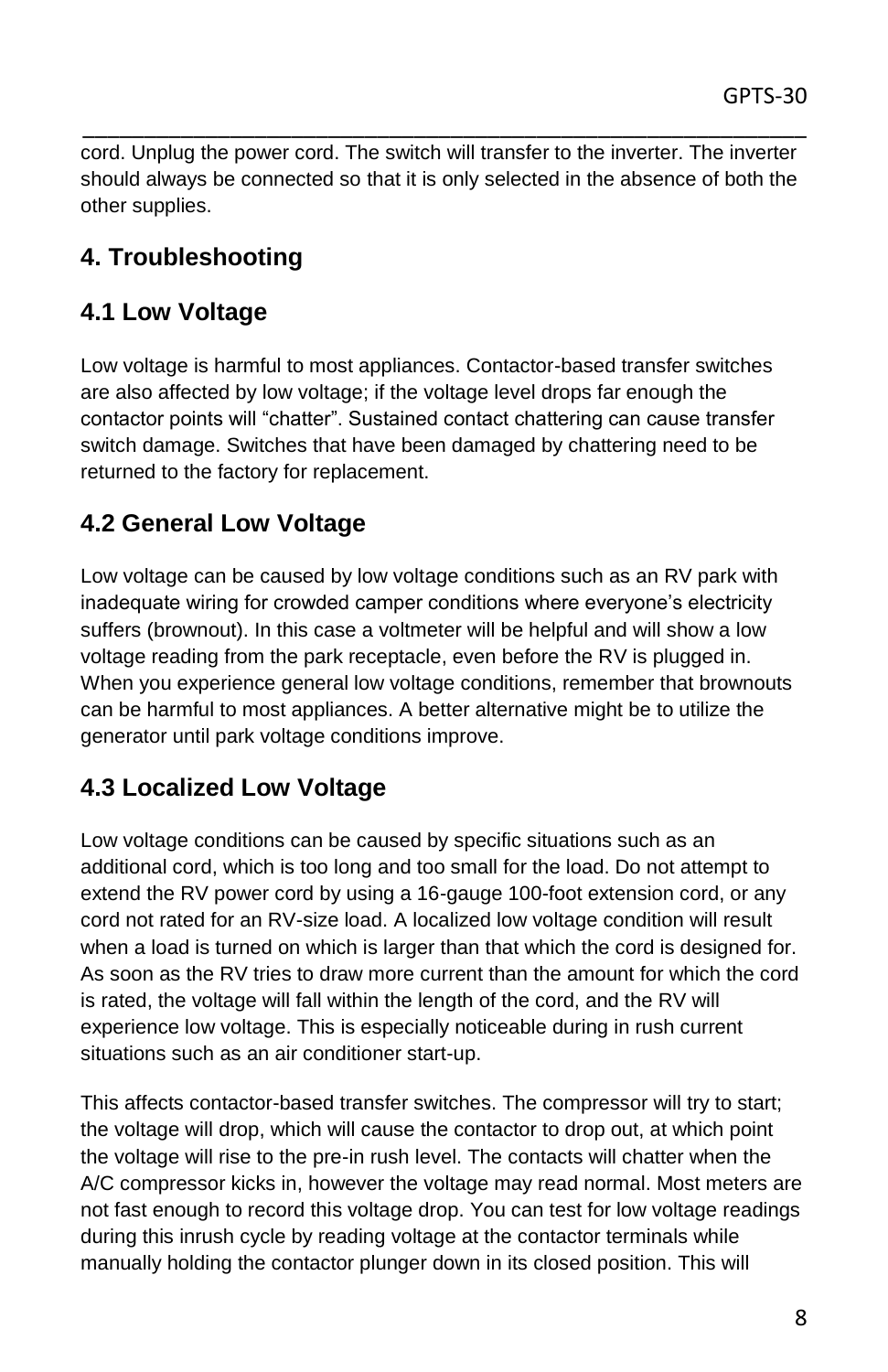override the chattering condition and the meter will have time to register the reduced voltage. If this condition exists, identify and correct the low voltage situation before proceeding further.

\_\_\_\_\_\_\_\_\_\_\_\_\_\_\_\_\_\_\_\_\_\_\_\_\_\_\_\_\_\_\_\_\_\_\_\_\_\_\_\_\_\_\_\_\_\_\_\_\_\_\_\_\_\_\_\_\_\_\_

### **4.4 Physical Interference**

Some transfer switch models have wiring connections made by wire nuts on 6" leads. Occasionally on these models, the wiring connections will get folded into the can in such a manner that the wiring will interfere with the physical operation of the relay. Visually inspect for free operation of the relay(s).

### **5. Hi-Pot Testing**

#### **(MANUFACTURING COMPANIES ONLY)**

**NOTE:** If the hi-pot test is performed from the plug on the power cord, the test may only hi-pot the cord itself; it may not test the RV wiring beyond the switch. The hi-pot test should be performed from either the transfer switch output or from the main panel.

Test as follows:

- 1. Turn on all circuit breakers in the panel.
- 2. Make sure the generator is off.

3. Make sure the power cord is unplugged. Verify that the prongs on the power cord plug are protected so that the hi-pot voltage won't cause a fault reading from a short, or cause bodily injury from electrical shock.

4. Turn off or disconnect all appliances that would be damaged by the hi-pot test.

5. Connect the hi-pot leads to:

- a) Transfer switch ground bar
- b) Transfer switch output terminals hot 1, hot 2 (if present), and neutral.

6. Energize the hi-pot and conduct test. This will hi-pot test for leakage (short) between the current-carrying conductors and the ground in the entire 120/240 VAC circuitry beyond the transfer switch. In most cases it will also test the power cord itself. Turn off the hi-pot.

7. Do not test the transfer switch generator input. The hi-pot will damage the time delay control module in the transfer switch. If the generator wires to the switch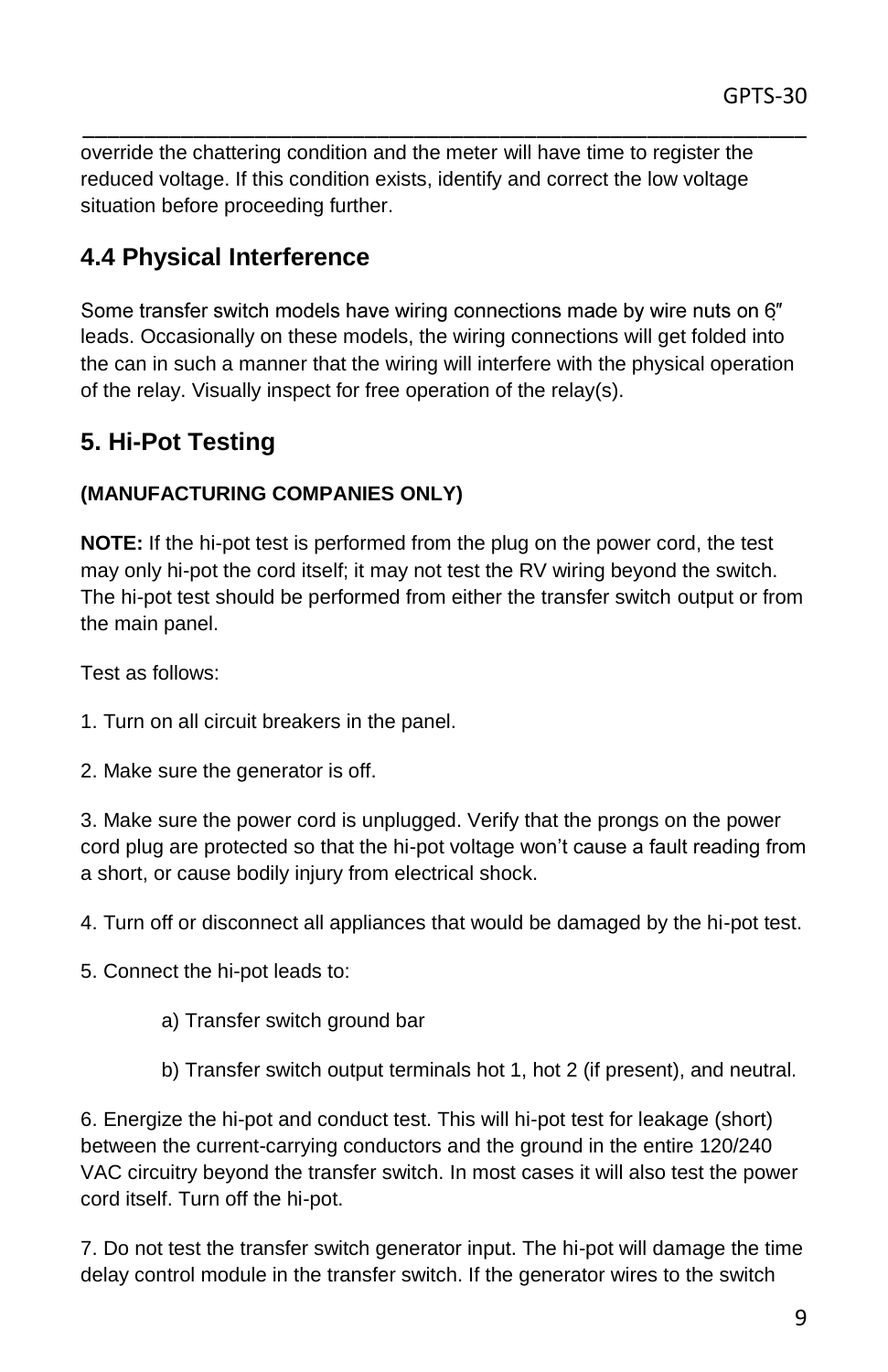must be checked, disconnect the generator wires from the transfer switch and connect hi-pot test leads to the loose wires. Reconnect wires after testing.

\_\_\_\_\_\_\_\_\_\_\_\_\_\_\_\_\_\_\_\_\_\_\_\_\_\_\_\_\_\_\_\_\_\_\_\_\_\_\_\_\_\_\_\_\_\_\_\_\_\_\_\_\_\_\_\_\_\_\_

8. If hi-pot test fails, there is a short in the system. The next step is to isolate the location of the short. Turn off the main breaker in panel and hi-pot test again. If the test still fails, the fault is between the switch and the panel. Test cord for shorted plug. If the test passes, turn on the main breaker, and turn on all branch breakers except one. Retest each branch circuit individually until the shorted circuit is isolated. Repair the fault and retest. The hi-pot test is successful when there are no more fault indications.

### **6. Generator Note**

It is never advisable to start or stop a generator under load. To prolong the life of this transfer switch, and the life of the air conditioner, microwave oven, and other appliances, always turn those appliances off before starting or stopping the generator.

# **7. Medical Appliances**

Go Power! will not knowingly sell a Go Power! Automatic Transfer Switch for any life-support application. It is strongly recommended that you do not operate any life support equipment from a transfer switch. If the switch should malfunction, or fail to operate due to other external conditions, it is possible that all connected appliances, including any life support equipment, will also shut down, resulting in a risk of medical complications and potential loss of life.

### **8. Caution**

Do not install this or any electrical accessory in the battery compartment, or a compartment intended for storing flammable liquids or liquids, which produce flammable or explosive fumes such as gasoline, etc. There are components in the Transfer Switch, which, in their normal operation, may cause arcing. In addition, the act of turning on a light switch or unplugging the cord on an electrical appliance can cause a spark, which can ignite any combustible liquids or vapors. Therefore, do not install a transfer switch in a compartment intended for storing flammable liquids, and never store flammable liquids inside a compartment containing any electrical device.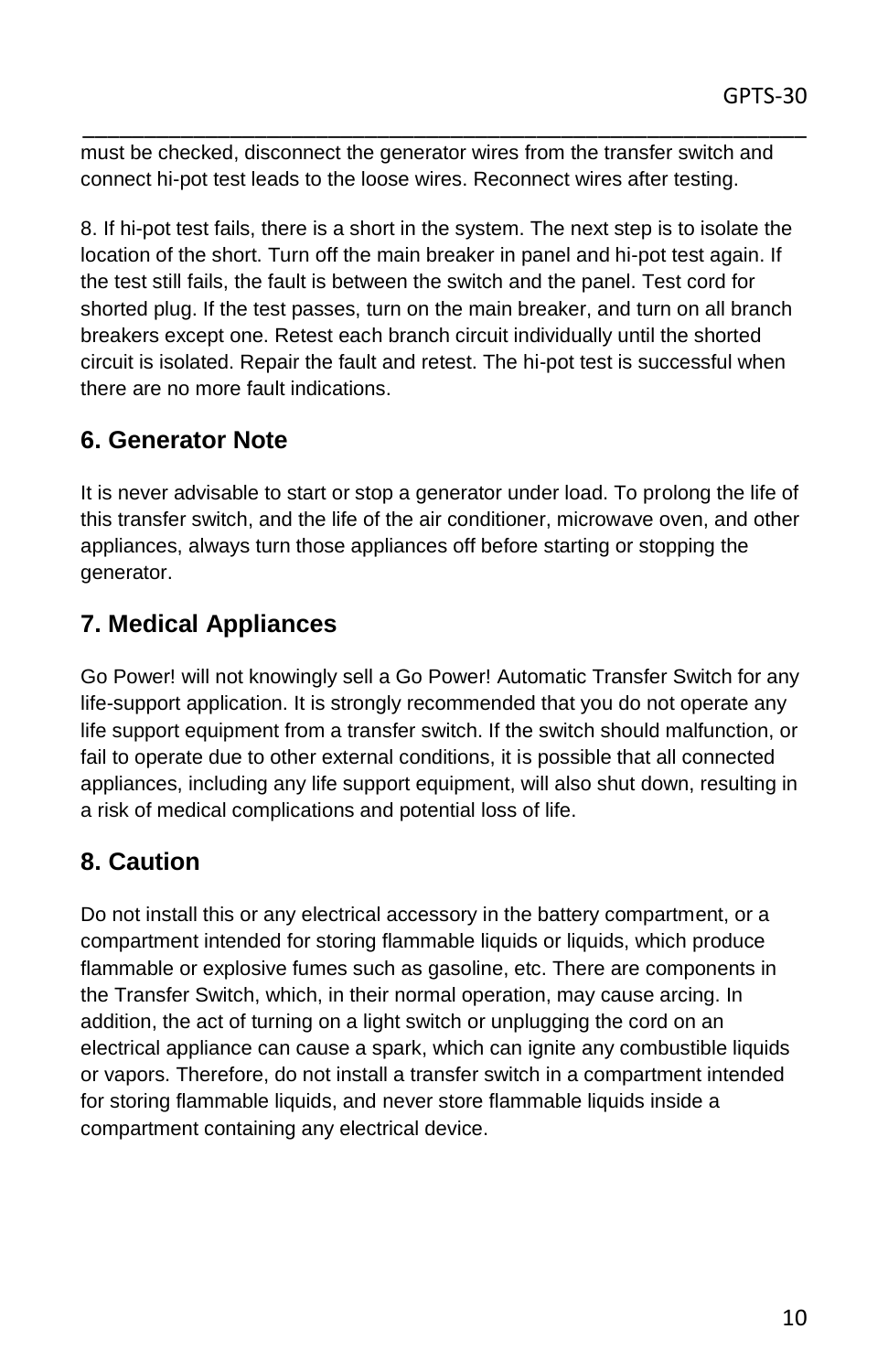### **9. Disclaimer of Liability & Warranty**

Visit **gpelectric.com** for additional product warranty information.

All Go Power!™ Transfer Switches come with a two-year warranty. Go Power!™ warranties all Go Power!™ Transfer Switches in the continental United States and Canada from defects in materials or workmanship under normal use for two years from date of retail purchase and will repair or replace any Go Power!™ Transfer Switch under warranty found to be defective free of charge. This warranty is not valid against defects resulting from, but not limited to:

\_\_\_\_\_\_\_\_\_\_\_\_\_\_\_\_\_\_\_\_\_\_\_\_\_\_\_\_\_\_\_\_\_\_\_\_\_\_\_\_\_\_\_\_\_\_\_\_\_\_\_\_\_\_\_\_\_\_\_

- Misuse and/or abuse, neglect, or accident
- Exceeding the unit's design limits
- Improper installation, including, but not limited to, improper environmental protection and improper hook-up
- Acts of God, including lightning, floods, earthquakes, fire and high winds
- Damage in handling, including damage encountered during shipment or installation
- Outdoor weather

### **9.1 Repair and Return Information**

Visit **gpelectric.com** to read the "frequently asked questions" section of our website to troubleshoot the problem. If trouble persists:

- 1. Call your Go Power!™ Technical Support team (1-866-247-6527).
- 2. Return defective product to place of purchase